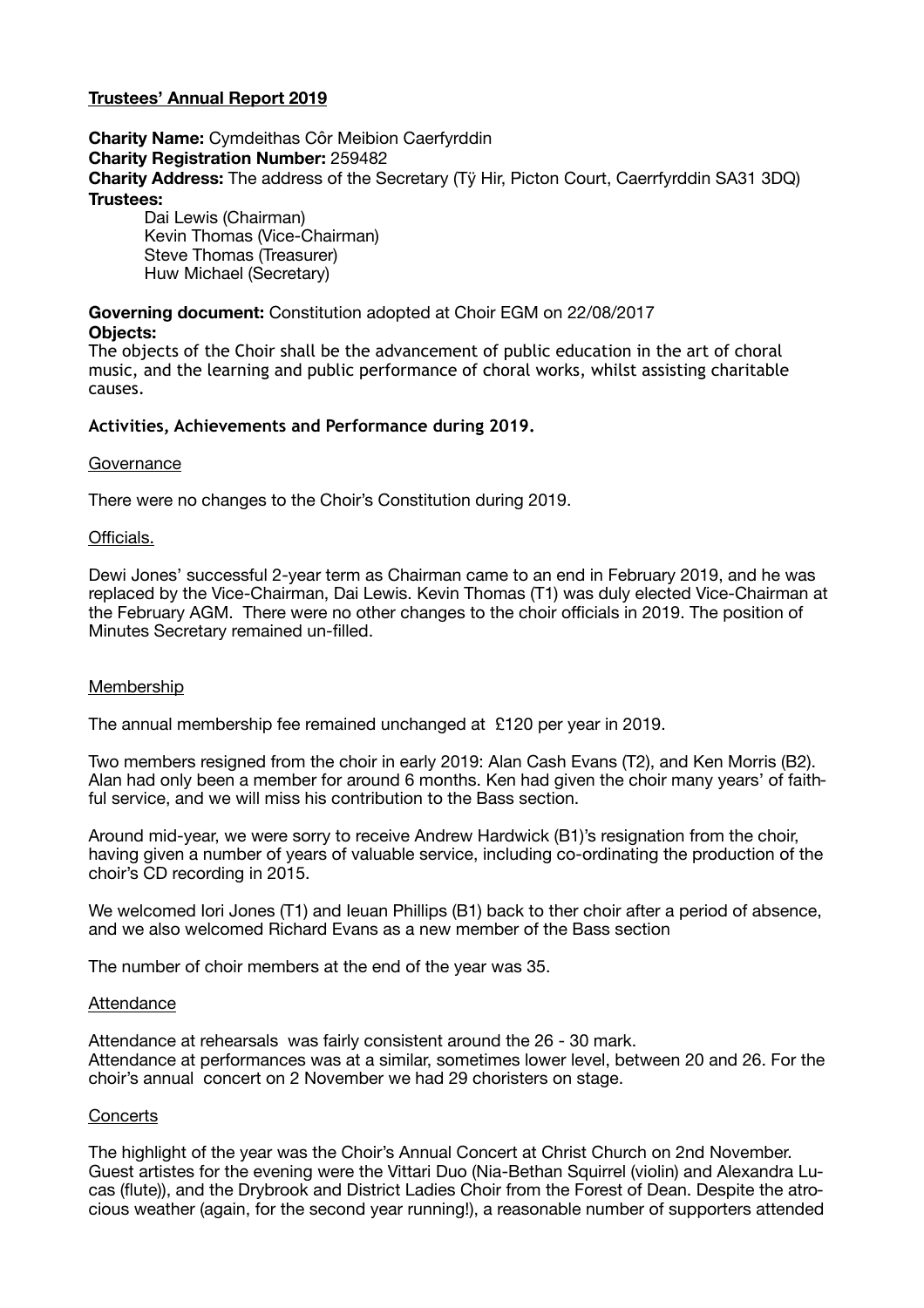the concert. The evening's President was Mr Gwilym Dyfri Jones, Provost of UWTSD, who addressed the audience with well-chosen words after the interval, and made a generous donation to the choir.

The Choir also participated in the Royal British Legion Remembrance Day concert in the Lyric Theatre on 19th October along with three other local choirs (Mynydd Mawr, Dyffryn Tywi and Burry Port Male Voice Choirs) forming a larger choir on the stage. The choir conductor for the evening was the renowned Dr Alwyn Humphreys.

### Other Performances

The Choir sang at a number of events in Carmarthen town, in support of the Mayor of Carmarthen (Emlyn Schiavone (B1) up to May 2019, and Jeff Thomas (B1), Choir President, from May onwards).

St David's Day Parade - March Mayor's civic service - June International Peace Day - September Christmas Lights switch-on on Guildhall Square - November Mayor's Charity event - November

The Choir sang at the annual Cymanfa Ganu in Priordy Chapel in September, and at the National Botanic Garden Winter Fayre in November.

Also, we sang at the Holstein Society dinner at the Stradey Park Hotel in July at the invitation of the new UK President, Mr Brian Thomas, Gelli-ddu Farm, Cwmffrwd.

#### Weddings

We sang at 3 weddings during the year. Our performances were well received at all the weddings.

June - Brangwyn Hall, Swansea (Rebecca Stone) August - New Dairies Club (Dorian and Corina Colling) December - White Hart, Llandeilo (Gruffydd and Mair)

Funerals

None.

### **Charities**

Owing to the healthy state of the finances, the Choir committee decided in 4Q18 to continue to make donations to local charities in 2019, but twice during the year rather than each quarter:

2Q - Tŷ Cymorth Hospice - £250 3Q- RABI - held a Gymanfa Ganu at Nant-y-Ci without charge to RABI- donation in kind

In addition, the choir performed at the following events to raise money for charity: Tenovus - Christ Church (annual Christmas Concert) Merched y Wawr Plygain - Hafan Glyd (Dementia Centre) - and donated £60 by paying for the entry programmes.

Social Activities: Trip to St Fagans by coach - April - followed by Pie and Mash at the Quins Club

### Ladies' Committee

The Choir thanks the Ladies' Committee for their continued support in supplying the choir members' uniform, and arranging refreshments at the concert and social events.